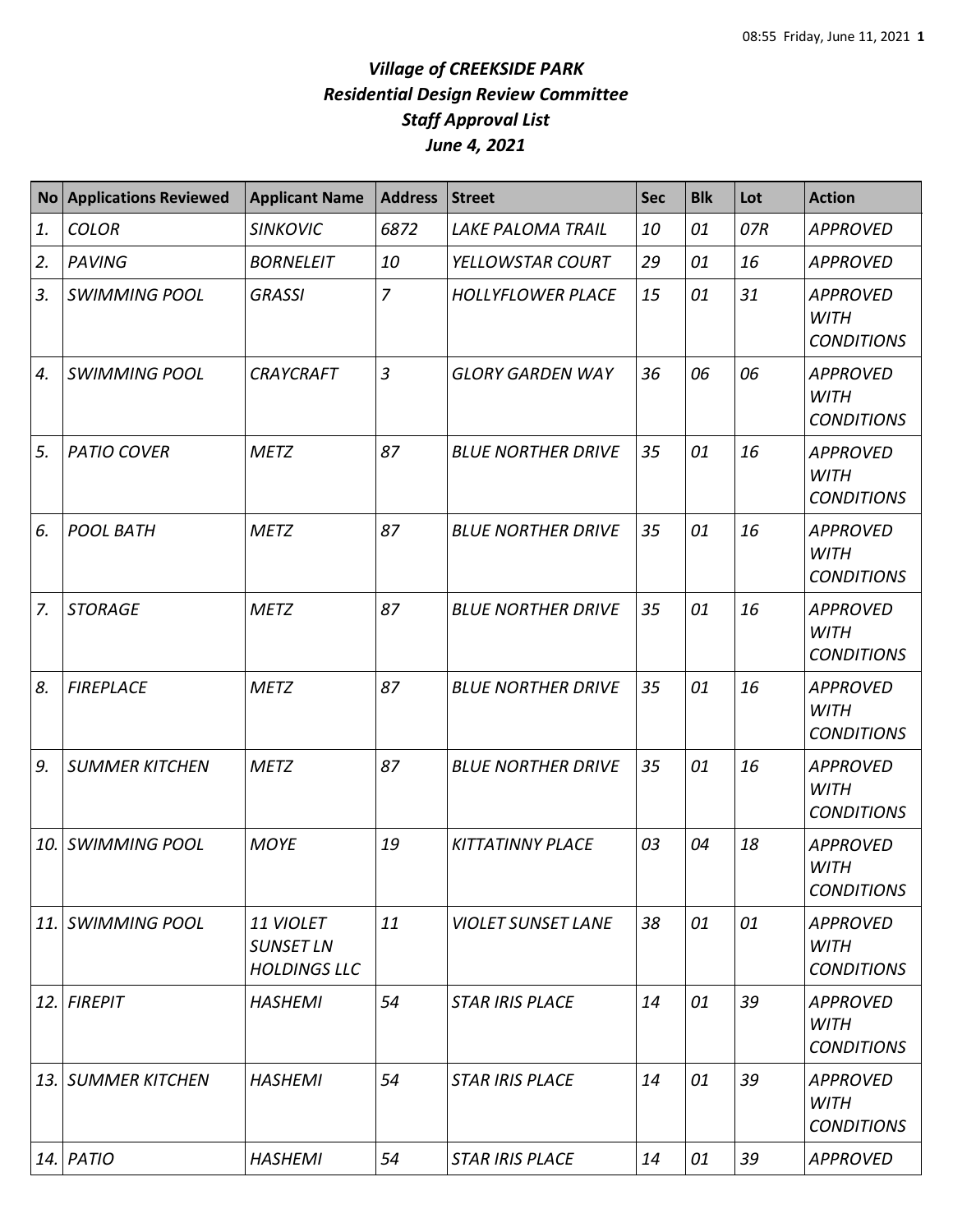| No  | <b>Applications Reviewed</b> | <b>Applicant Name</b> | <b>Address</b> | <b>Street</b>              | <b>Sec</b> | <b>Blk</b>    | Lot | <b>Action</b>                                       |
|-----|------------------------------|-----------------------|----------------|----------------------------|------------|---------------|-----|-----------------------------------------------------|
| 15. | <b>GENERATOR</b>             | <b>NEWPORT</b>        | 79             | <b>LAKE VOYAGEUR DRIVE</b> | 18         | 01            | 50  | <b>APPROVED</b><br><b>WITH</b><br><b>CONDITIONS</b> |
|     | 16. SWIMMING POOL            | <b>OMONIWA</b>        | 10             | <b>HOLLYFLOWER PLACE</b>   | 15         | 01            | 21  | <b>APPROVED</b><br><b>WITH</b><br><b>CONDITIONS</b> |
|     | 17. FIREPIT                  | <b>OMONIWA</b>        | 10             | <b>HOLLYFLOWER PLACE</b>   | 15         | 01            | 21  | <b>APPROVED</b><br><b>WITH</b><br><b>CONDITIONS</b> |
| 18. | <b>SUMMER KITCHEN</b>        | <b>OMONIWA</b>        | 10             | <b>HOLLYFLOWER PLACE</b>   | 15         | 01            | 21  | <b>APPROVED</b><br><b>WITH</b><br><b>CONDITIONS</b> |
| 19. | PERGOLA                      | <b>OMONIWA</b>        | 10             | <b>HOLLYFLOWER PLACE</b>   | 15         | 01            | 21  | <b>APPROVED</b><br><b>WITH</b><br><b>CONDITIONS</b> |
| 20. | <b>SUMMER KITCHEN</b>        | <b>VAGLIENTY</b>      | 31             | <b>VENETIA GROVE DRIVE</b> | 41         | 03            | 10  | <b>APPROVED</b><br><b>WITH</b><br><b>CONDITIONS</b> |
|     | 21. FIREPIT                  | VAGLIENTY             | 31             | <b>VENETIA GROVE DRIVE</b> | 41         | 03            | 10  | <b>APPROVED</b><br><b>WITH</b><br><b>CONDITIONS</b> |
| 22. | PATIO                        | VAGLIENTY             | 31             | <b>VENETIA GROVE DRIVE</b> | 41         | 03            | 10  | <b>APPROVED</b><br><b>WITH</b><br><b>CONDITIONS</b> |
| 23. | <b>GENERATOR</b>             | <b>WILSON</b>         | 116            | N. BIMINI TWIST CIRCL      | 31         | 03            | 05  | <b>APPROVED</b><br><b>WITH</b><br><b>CONDITIONS</b> |
| 24. | WALL                         | <b>VINKS</b>          | 31             | PALOMA BEND PLACE          | 25         | 01            | 04  | <b>APPROVED</b>                                     |
|     | 25. SWIMMING POOL            | <b>VINKS</b>          | 31             | PALOMA BEND PLACE          | 25         | 01            | 04  | <b>APPROVED</b><br><b>WITH</b><br><b>CONDITIONS</b> |
|     | <b>26. SUMMER KITCHEN</b>    | <b>VINKS</b>          | 31             | <b>PALOMA BEND PLACE</b>   | 25         | 01            | 04  | <b>APPROVED</b><br><b>WITH</b><br><b>CONDITIONS</b> |
| 27. | <b>TRASH CART SCREEN</b>     | <b>SHEARER</b>        | 31             | <b>CANOE BEND DRIVE</b>    | 24         | $\mathcal{O}$ | 19  | <b>APPROVED</b><br><b>WITH</b><br><b>CONDITIONS</b> |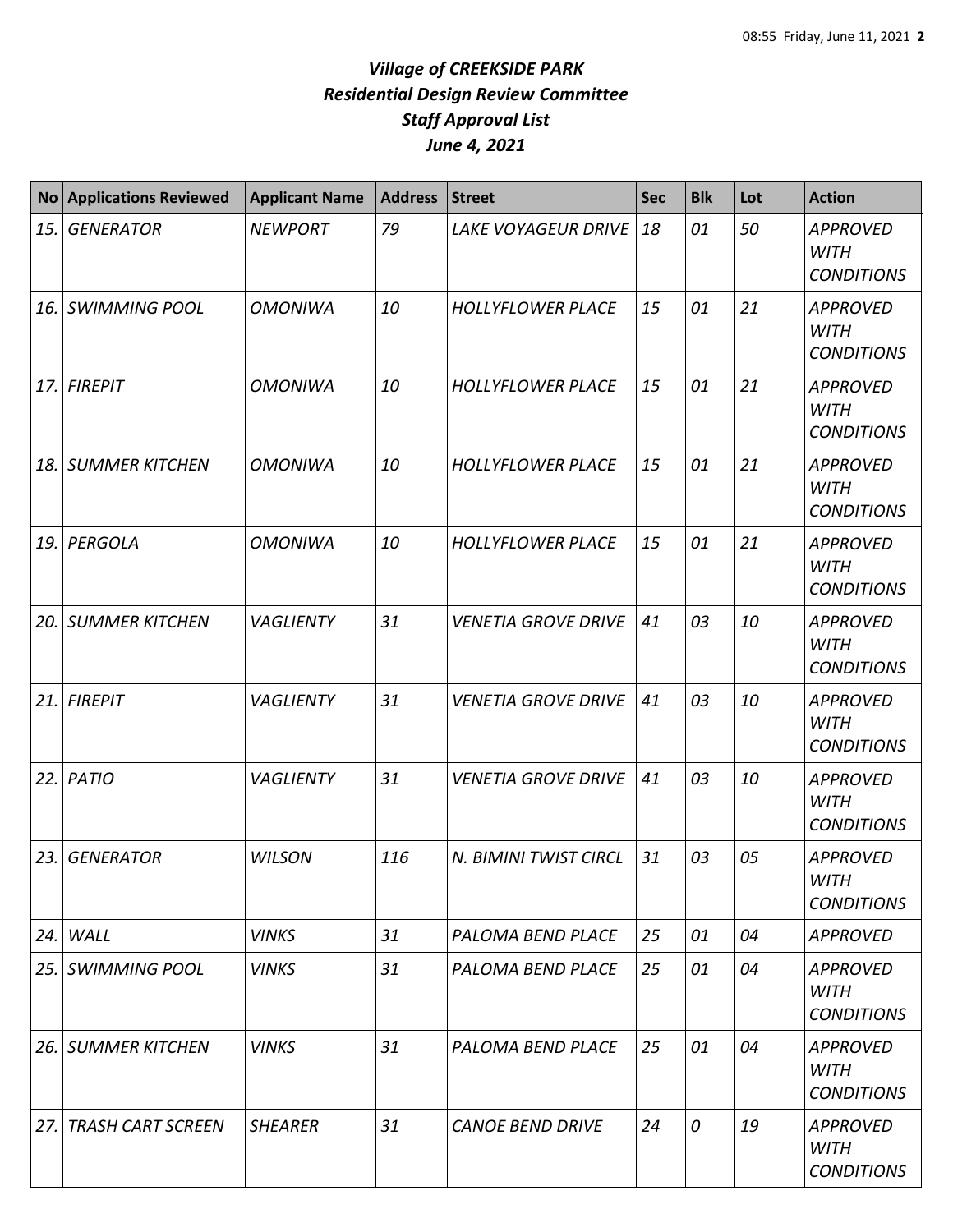| <b>No</b> | <b>Applications Reviewed</b> | <b>Applicant Name</b> | <b>Address</b> | <b>Street</b>                             | <b>Sec</b> | <b>Blk</b> | Lot | <b>Action</b>                                       |
|-----------|------------------------------|-----------------------|----------------|-------------------------------------------|------------|------------|-----|-----------------------------------------------------|
| 28.       | <b>COLOR</b>                 | <b>WALKER</b>         | 11             | <b>ELANDER BLOSSOM</b><br><b>DRIVE</b>    | 32         | 01         | 57  | <b>APPROVED</b>                                     |
| 29.       | <b>ROOF</b>                  | <b>GUBANOV</b>        | 154            | S. ARROW CANYON<br><b>CIRCLE</b>          | 03         | 01         | 16  | <b>APPROVED</b>                                     |
| 30.       | <b>TREE REMOVAL</b>          | <b>RASEKHI</b>        | $\overline{3}$ | <b>TILLAMOOK COURT</b>                    | 05         | 01         | 13  | <b>APPROVED</b>                                     |
| 31.       | <b>COLOR</b>                 | <b>HARRELL</b>        | 22             | <b>RICEGRASS PLACE</b>                    | 10         | 01         | 20  | <b>APPROVED</b>                                     |
| 32.       | <b>SWIMMING POOL</b>         | <b>URRUELA</b>        | 24             | <b>VENETIA GROVE PLACE</b>                | 41         | 03         | 12  | <b>APPROVED</b><br><b>WITH</b><br><b>CONDITIONS</b> |
| 33.       | <b>SWIMMING POOL</b>         | <b>VILLALPANDO</b>    | $\overline{7}$ | <b>VENETIA GROVE DRIVE</b>                | 41         | 01         | 01  | <b>APPROVED</b><br><b>WITH</b><br><b>CONDITIONS</b> |
| 34.       | <b>SUMMER KITCHEN</b>        | <b>ARANA</b>          | 22             | <b>WHISPERING THICKET</b><br><b>PLACE</b> | 09         | 01         | 23  | <b>APPROVED</b><br><b>WITH</b><br><b>CONDITIONS</b> |
| 35.       | <b>PLAY STRUCTURE</b>        | <b>BORTH</b>          | 42             | <b>COVE VIEW TRAIL</b>                    | 06         | 01         | 27  | <b>APPROVED</b><br><b>WITH</b><br><b>CONDITIONS</b> |
| 36.       | <b>COLOR</b>                 | <b>NEAL</b>           | 89             | <b>BOTANICAL VISTA</b><br><b>DRIVE</b>    | 32         | 02         | 01  | <b>APPROVED</b>                                     |
| 37.       | <b>SWIMMING POOL</b>         | <b>DRETKE</b>         | 50             | <b>BOTANICAL VISTA</b><br><b>DRIVE</b>    | 32         | 01         | 16  | <b>APPROVED</b><br><b>WITH</b><br><b>CONDITIONS</b> |
| 38.       | <b>ROOF</b>                  | <b>BECKER</b>         | 83             | <b>S. FREMONT RIDGE</b><br>LOOP           | 23         | 02         | 01  | <b>APPROVED</b>                                     |
| 39.       | <b>GENERATOR</b>             | <b>WISNIEWSKI</b>     | 54             | W. WOLF CABIN CIRCLE                      | 14         | 05         | 20  | <b>APPROVED</b><br><b>WITH</b><br><b>CONDITIONS</b> |
| 40.       | <b>SWIMMING POOL</b>         | <b>ADAMS</b>          | 23             | <b>SAWBRIDGE CIRCLE</b>                   | 29         | 02         | 04  | <b>APPROVED</b><br><b>WITH</b><br><b>CONDITIONS</b> |
| 41.       | <b>SUMMER KITCHEN</b>        | <b>ADAMS</b>          | 23             | <b>SAWBRIDGE CIRCLE</b>                   | 29         | 02         | 04  | <b>APPROVED</b><br><b>WITH</b><br><b>CONDITIONS</b> |
| 42.       | <b>TREE REMOVAL</b>          | <b>HERZBERG</b>       | 107            | <b>BUCK TRAIL PLACE</b>                   | 04         | 03         | 52  | <b>APPROVED</b>                                     |
| 43.       | <b>ROOF</b>                  | <b>BANDALA</b>        | 39             | <b>TALLGRASS WAY</b>                      | 14         | 02         | 03  | <b>APPROVED</b>                                     |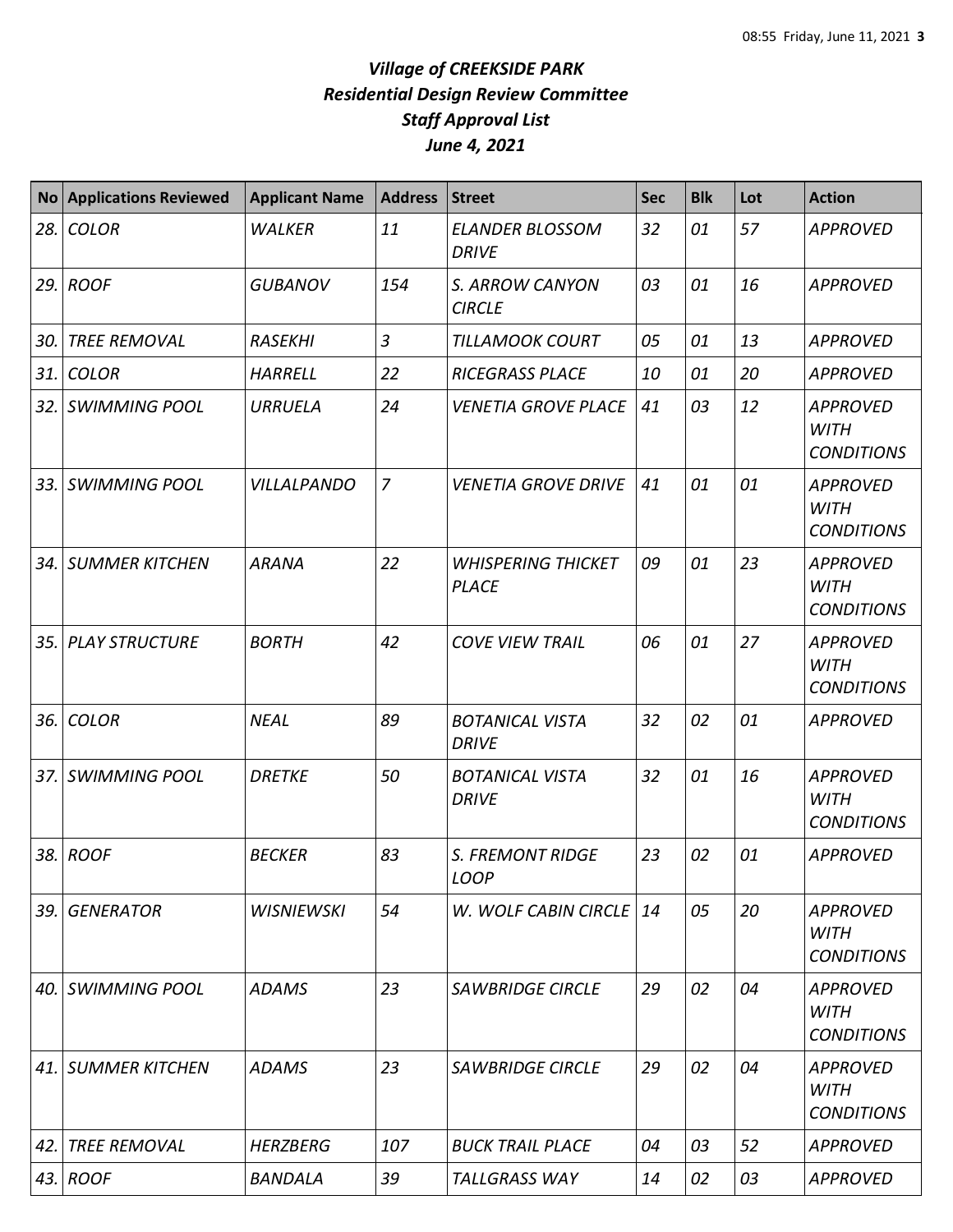| <b>No</b> | <b>Applications Reviewed</b> | <b>Applicant Name</b> | <b>Address</b> | <b>Street</b>                         | Sec | <b>Blk</b> | Lot | <b>Action</b>                                       |
|-----------|------------------------------|-----------------------|----------------|---------------------------------------|-----|------------|-----|-----------------------------------------------------|
| 44.       | <b>ROOF</b>                  | <b>SANCHEZ</b>        | 14             | <b>SHILOH BEND COURT</b>              | 14  | 05         | 09  | <b>APPROVED</b>                                     |
| 45.       | <b>ROOF</b>                  | <b>SABATIER</b>       | 106            | S. ARROW CANYON<br><b>CIRCLE</b>      | 03  | 01         | 28  | <b>APPROVED</b>                                     |
| 46.       | <b>SOLAR PANELS</b>          | <b>BANSAL</b>         | 11             | <b>BLAIRS WAY</b>                     | 23  | 02         | 03  | <b>APPROVED</b><br><b>WITH</b><br><b>CONDITIONS</b> |
| 47.       | <b>SKYLIGHTS</b>             | PATEL                 | 122            | S. CURLY WILLOW<br><b>CIRCLE</b>      | 15  | 01         | 14  | <b>APPROVED</b><br><b>WITH</b><br><b>CONDITIONS</b> |
| 48.       | <b>PATIO COVER</b>           | REMMERT               | 134            | S. SAWBRIDGE CIRCLE                   | 29  | 01         | 35  | <b>APPROVED</b><br><b>WITH</b><br><b>CONDITIONS</b> |
| 49.       | <b>FIREPLACE</b>             | REMMERT               | 134            | <b>S. SAWBRIDGE CIRCLE</b>            | 29  | 01         | 35  | <b>APPROVED</b><br><b>WITH</b><br><b>CONDITIONS</b> |
| 50.       | <b>SWIMMING POOL</b>         | <b>PHILLIPS</b>       | 55             | <b>HEDGEDALE WAY</b>                  | 34  | 01         | 15  | <b>APPROVED</b><br><b>WITH</b><br><b>CONDITIONS</b> |
| 51.       | <b>PATIO COVER</b>           | <b>PHILLIPS</b>       | 55             | <b>HEDGEDALE WAY</b>                  | 34  | 01         | 15  | <b>APPROVED</b><br><b>WITH</b><br><b>CONDITIONS</b> |
| 52.       | <b>SUMMER KITCHEN</b>        | <b>PHILLIPS</b>       | 55             | <b>HEDGEDALE WAY</b>                  | 34  | 01         | 15  | <b>APPROVED</b><br><b>WITH</b><br><b>CONDITIONS</b> |
|           | 53. SUMMER KITCHEN           | <b>SHAKIBA</b>        | 123            | W. VALERA RIDGE<br><b>PLACE</b>       | 31  | 01         | 10  | <b>APPROVED</b><br><b>WITH</b><br><b>CONDITIONS</b> |
| 54.       | <b>TREE REMOVAL</b>          | LOPEZ                 | 11             | <b>VALLEY COTTAGE</b><br><b>PLACE</b> | 26  | 01         | 03  | <b>APPROVED</b><br><b>WITH</b><br><b>CONDITIONS</b> |
| 55.       | <b>PLAY STRUCTURE</b>        | WHEELER               | 75             | S. SPINCASTER COURT                   | 17  | 02         | 02  | <b>APPROVED</b>                                     |
| 56.       | <b>FENCE</b>                 | <b>KARATHANOS</b>     | 15             | <b>COHASSET PLACE</b>                 | 08  | 02         | 16  | <b>APPROVED</b><br><b>WITH</b><br><b>CONDITIONS</b> |
| 57.       | <b>PLAY STRUCTURE</b>        | <b>FLORENCE</b>       | 114            | <b>BUCK TRAIL PLACE</b>               | 04  | 03         | 55  | <b>APPROVED</b>                                     |
| 58.       | PAVING                       | <b>DELGADO</b>        | 22             | N. ROCKY POINT CIRCLE                 | 05  | 01         | 52  | <b>APPROVED</b>                                     |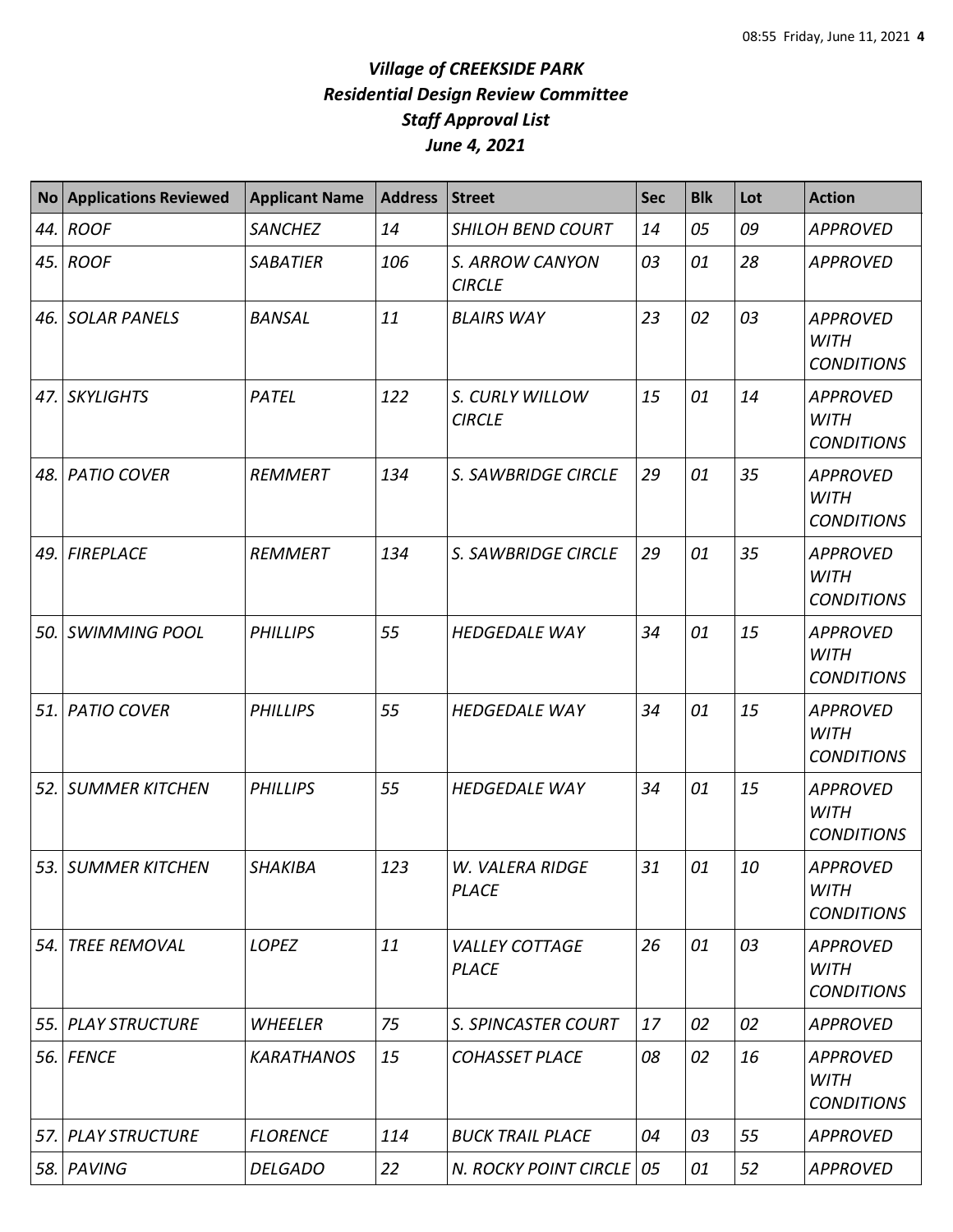| <b>No</b> | <b>Applications Reviewed</b> | <b>Applicant Name</b> | <b>Address</b> | <b>Street</b>                          | <b>Sec</b> | <b>Blk</b> | Lot | <b>Action</b>                                       |
|-----------|------------------------------|-----------------------|----------------|----------------------------------------|------------|------------|-----|-----------------------------------------------------|
| 59.       | <b>SUMMER KITCHEN</b>        | <b>WOODDELL</b>       | 37             | N. WATERRIDGE DRIVE                    | 29         | 02         | 14  | <b>APPROVED</b><br><b>WITH</b><br><b>CONDITIONS</b> |
| 60.       | <b>GENERATOR</b>             | <b>ORDONEZ</b>        | 78             | <b>LAKE VOYAGEUR DRIVE</b>             | 18         | 01         | 51  | <b>APPROVED</b><br><b>WITH</b><br><b>CONDITIONS</b> |
| 61.       | <b>GENERATOR</b>             | <b>HUBER</b>          | 41             | <b>SEASONAL CREST</b><br><b>CIRCLE</b> | 38         | 01         | 27  | <b>APPROVED</b><br><b>WITH</b><br><b>CONDITIONS</b> |
| 62.       | <b>SWIMMING POOL</b>         | <b>PACE</b>           | 86             | <b>FINN CORNER WAY</b>                 | 36         | 08         | 06  | <b>APPROVED</b><br><b>WITH</b><br><b>CONDITIONS</b> |
| 63.       | <b>FENCE</b>                 | <b>MIRANDA</b>        | $\overline{2}$ | <b>RED WAGON DRIVE</b>                 | 07         | 01         | 30  | <b>APPROVED</b>                                     |
| 64.       | WALKWAY                      | <b>TOMA</b>           | 115            | W. VALERA RIDGE<br><b>PLACE</b>        | 31         | 01         | 078 | <b>APPROVED</b><br><b>WITH</b><br><b>CONDITIONS</b> |
| 65.       | <b>BENCH WALL</b>            | <b>OBROCK</b>         | 66             | S. CAMELLIA PARK<br><b>CIRCLE</b>      | 03         | 03         | 04  | <b>APPROVED</b>                                     |
| 66.       | PAVING                       | <b>OBROCK</b>         | 66             | S. CAMELLIA PARK<br><b>CIRCLE</b>      | 03         | 03         | 04  | <b>APPROVED</b>                                     |
| 67.       | <b>FIREPIT</b>               | <b>OBROCK</b>         | 66             | S. CAMELLIA PARK<br><b>CIRCLE</b>      | 03         | 03         | 04  | <b>APPROVED</b><br><b>WITH</b><br><b>CONDITIONS</b> |
| 68.       | <b>SOLAR PANELS</b>          | <b>RANA</b>           | 10             | <b>DEVON DALE DRIVE</b>                | 20         | 01         | 33  | <b>APPROVED</b><br><b>WITH</b><br><b>CONDITIONS</b> |
| 69.       | <b>GENERATOR</b>             | <b>DANA</b>           | 57             | S. WATERBRIDGE<br><b>DRIVE</b>         | 29         | 02         | 09  | <b>APPROVED</b><br><b>WITH</b><br><b>CONDITIONS</b> |
| 70.       | <b>GENERATOR</b>             | <b>BISBEE</b>         | 114            | S. SAWBRIDGE CIRCLE                    | 29         | 01         | 30  | <b>APPROVED</b><br><b>WITH</b><br><b>CONDITIONS</b> |
| 71.       | <b>GENERATOR</b>             | <b>KANDT</b>          | 27             | <b>WOODGLADE WAY</b>                   | 17         | 01         | 35  | <b>APPROVED</b><br><b>WITH</b><br><b>CONDITIONS</b> |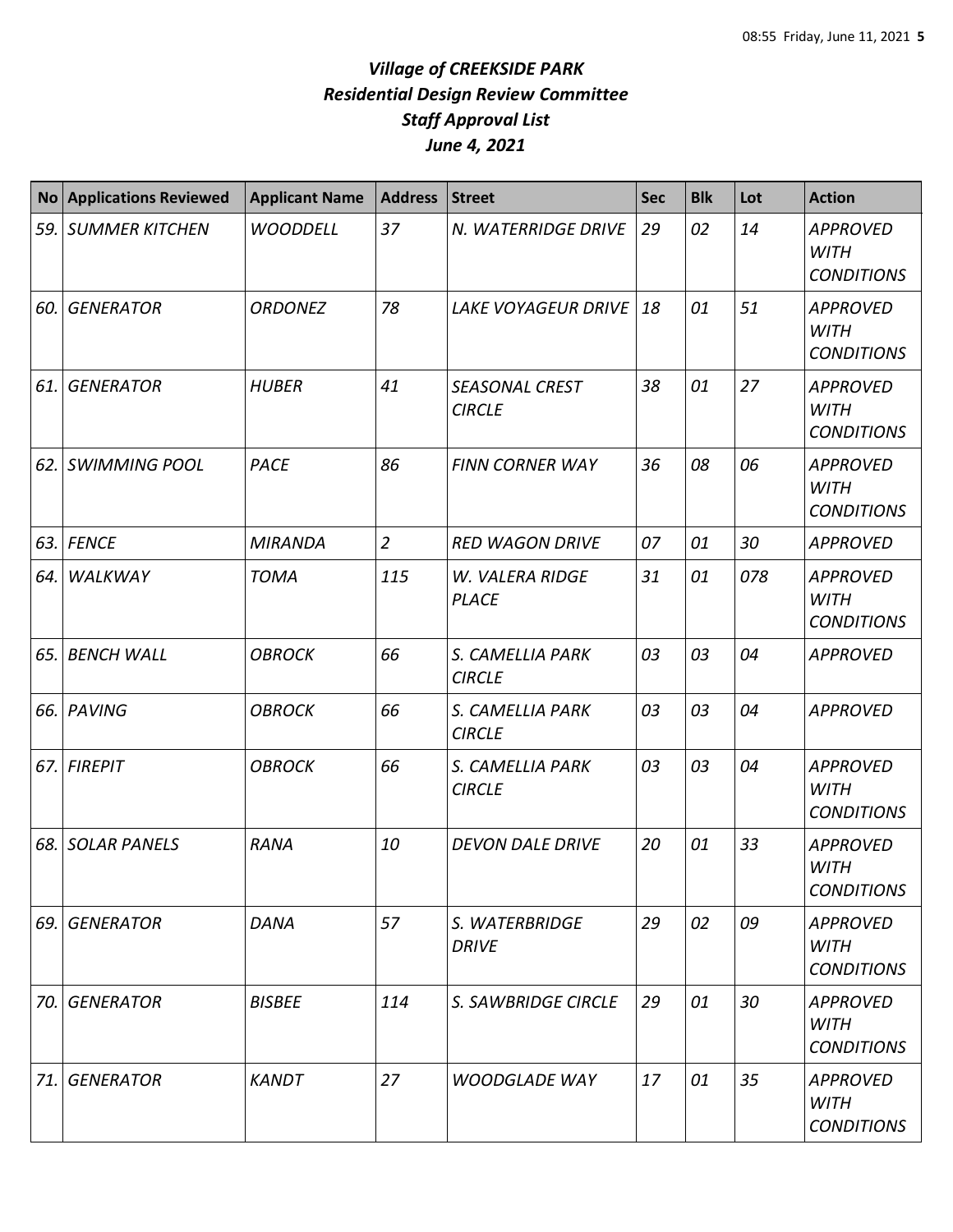| <b>No</b> | <b>Applications Reviewed</b> | <b>Applicant Name</b>     | <b>Address</b> | <b>Street</b>                          | <b>Sec</b> | <b>Blk</b> | Lot | <b>Action</b>                                       |
|-----------|------------------------------|---------------------------|----------------|----------------------------------------|------------|------------|-----|-----------------------------------------------------|
| 72.       | <b>GENERATOR</b>             | <b>BUCK</b>               | 111            | <b>NATURES SONG DRIVE</b>              | 40         | 01         | 03  | <b>APPROVED</b><br><b>WITH</b><br><b>CONDITIONS</b> |
| 73.       | <b>SWIMMING POOL</b>         | <b>ALVAREZ</b>            | 19             | <b>ELANDER BLOSSOM</b><br><b>DRIVE</b> | 32         | 01         | 55  | <b>APPROVED</b><br><b>WITH</b><br><b>CONDITIONS</b> |
| 74.       | <b>GENERATOR</b>             | <b>THORESON</b>           | 79             | N. THATCHER BEND<br><b>CIRCLE</b>      | 34         | 01         | 21  | <b>APPROVED</b><br><b>WITH</b><br><b>CONDITIONS</b> |
| 75.       | <b>ROOF</b>                  | <b>GARRETT</b>            | 18             | <b>MARISCAL PLACE</b>                  | 10         | 03         | 30  | <b>APPROVED</b>                                     |
| 76.       | <b>COLOR</b>                 | VALASCO<br><b>GUEVARA</b> | 123            | N. SAGE SPARROW<br><b>CIRCLE</b>       | 11         | 03         | 39  | <b>APPROVED</b>                                     |
| 77.       | <b>TRASH CART SCREEN</b>     | <b>TILL</b>               | 36             | <b>VIOLET SUNSET LANE</b>              | 38         | 02         | 01  | <b>APPROVED</b><br><b>WITH</b><br><b>CONDITIONS</b> |
| 78.       | PAVING                       | <b>TILL</b>               | 36             | <b>VIOLET SUNSET LANE</b>              | 38         | 02         | 01  | <b>APPROVED</b>                                     |
| 79.       | <b>GENERATOR</b>             | <b>FLOWERS</b>            | 1709           | <b>PINE PLAINS DRIVE</b>               | 16         | 02         | 11  | <b>APPROVED</b><br><b>WITH</b><br><b>CONDITIONS</b> |
| 80.       | <b>GENERATOR</b>             | <b>GERHART</b>            | 34             | <b>STAR IRIS PLACE</b>                 | 14         | 01         | 34  | <b>APPROVED</b><br><b>WITH</b><br><b>CONDITIONS</b> |
| 81.       | <b>SWIMMING POOL</b>         | <b>HENSLEY</b>            | 74             | S. WATERBRIDGE<br><b>DRIVE</b>         | 29         | 01         | 06  | <b>APPROVED</b><br><b>WITH</b><br><b>CONDITIONS</b> |
| 82.       | <b>PATIO COVER</b>           | <b>HENSLEY</b>            | 74             | S. WATERBRIDGE<br><b>DRIVE</b>         | 29         | 01         | 06  | <b>APPROVED</b><br><b>WITH</b><br><b>CONDITIONS</b> |
| 83.       | <b>SUMMER KITCHEN</b>        | <b>HENSLEY</b>            | 74             | S. WATERBRIDGE<br><b>DRIVE</b>         | 29         | 01         | 06  | <b>APPROVED</b><br><b>WITH</b><br><b>CONDITIONS</b> |
| 84.       | <b>FIREPIT</b>               | <b>HENSLEY</b>            | 74             | S. WATERBRIDGE<br><b>DRIVE</b>         | 29         | 01         | 06  | <b>APPROVED</b><br><b>WITH</b><br><b>CONDITIONS</b> |
| 85.       | <b>POOL BATH</b>             | <b>HENSLEY</b>            | 74             | S. WATERBRIDGE<br><b>DRIVE</b>         | 29         | 01         | 06  | <b>APPROVED</b><br><b>WITH</b><br><b>CONDITIONS</b> |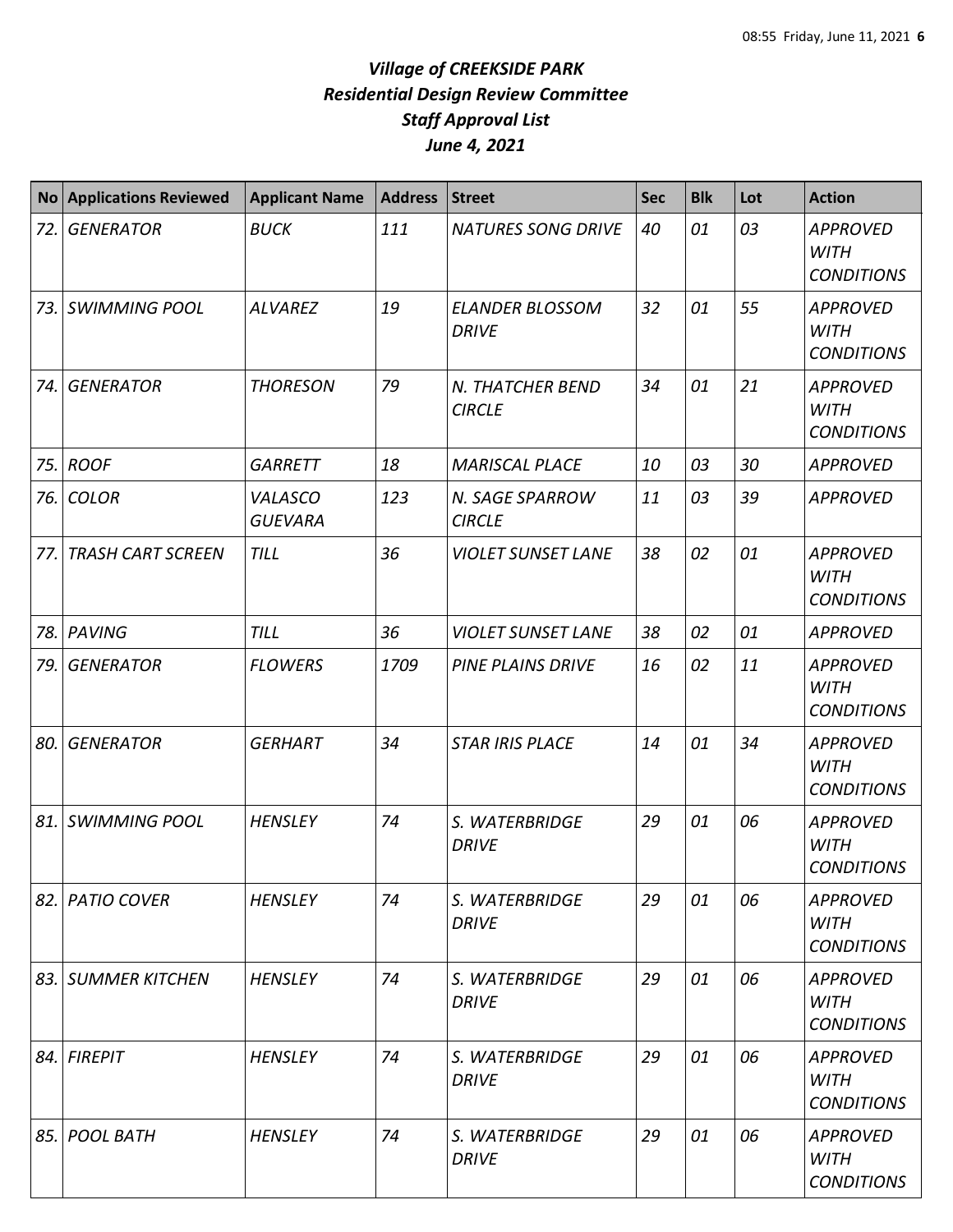| <b>No</b> | <b>Applications Reviewed</b> | <b>Applicant Name</b> | <b>Address</b> | <b>Street</b>                        | <b>Sec</b> | <b>Blk</b> | Lot | <b>Action</b>                                       |
|-----------|------------------------------|-----------------------|----------------|--------------------------------------|------------|------------|-----|-----------------------------------------------------|
| 86.       | PAVING                       | <b>CAMACHO</b>        | $\overline{2}$ | <b>QUIET MEAD PLACE</b>              | 27         | 01         | 04  | <b>APPROVED</b>                                     |
| 87.       | <b>COLOR</b>                 | <b>MANNING</b>        | 130            | <b>HERITAGE MILL CIRCLE</b>          | 04         | 01         | 02  | <b>APPROVED</b>                                     |
| 88.       | <b>GENERATOR</b>             | <b>CETOVICH</b>       | 14             | <b>WANING MOON DRIVE</b>             | 30         | 01         | 07  | <b>APPROVED</b><br><b>WITH</b><br><b>CONDITIONS</b> |
| 89.       | <b>GENERATOR</b>             | <b>GUNN</b>           | 35             | <b>JASPERS PLACE</b>                 | 27         | 01         | 09  | <b>APPROVED</b><br><b>WITH</b><br><b>CONDITIONS</b> |
| 90.       | <b>SWIMMING POOL</b>         | <b>GONZALEZ</b>       | 10             | <b>SHADED ARBOR DRIVE</b>            | 27         | 01         | 69  | <b>APPROVED</b><br><b>WITH</b><br><b>CONDITIONS</b> |
| 91.       | <b>GENERATOR</b>             | <b>TAYLOR</b>         | 70             | N. THATCHER BEND<br><b>CIRCLE</b>    | 34         | 04         | 12  | <b>APPROVED</b><br><b>WITH</b><br><b>CONDITIONS</b> |
| 92.       | <b>ROOF</b>                  | YABUTA                | 82             | <b>LINDENBERRY CIRCLE</b>            | 27         | 01         | 51  | <b>APPROVED</b>                                     |
| 93.       | <b>SOLAR PANELS</b>          | <b>DEORA</b>          | 14             | <b>RANCHERS TRAIL</b>                | 24         | 01         | 30  | <b>APPROVED</b><br><b>WITH</b><br><b>CONDITIONS</b> |
| 94.       | PERGOLA                      | <b>PARENT</b>         | 14             | N. SHASTA BEND<br><b>CIRCLE</b>      | 22         | 01         | 08  | <b>APPROVED</b><br><b>WITH</b><br><b>CONDITIONS</b> |
| 95.       | <b>SUMMER KITCHEN</b>        | <b>PARENT</b>         | 14             | N. SHASTA BEND<br><b>CIRCLE</b>      | 22         | 01         | 08  | <b>APPROVED</b><br><b>WITH</b><br><b>CONDITIONS</b> |
|           | 96. TREE REMOVAL             | DE LUZURIAGA          | 6              | PLEASANT POINT<br><b>PLACE</b>       | 08         | 01         | 51  | <b>APPROVED</b>                                     |
|           | 97. FENCE STAIN              | <b>MARTINEZ</b>       | 90             | <b>LINDENBERRY CIRCLE</b>            | 27         | 01         | 49  | <b>APPROVED</b>                                     |
| 98.       | SWIMMING POOL                | <b>CRAMPTON</b>       | 133            | <b>CEDAR HAMMOCK</b><br><b>TRAIL</b> | 37         | 01         | 31  | <b>APPROVED</b><br><b>WITH</b><br><b>CONDITIONS</b> |
| 99.       | SWIMMING POOL                | PARRILLA              | 10             | S. BRAIDED BRANCH<br><b>DRIVE</b>    | 31         | 01         | 28  | <b>APPROVED</b><br><b>WITH</b><br><b>CONDITIONS</b> |
|           | 100. DRIVEWAY WIDENING       | <b>TURNER</b>         | 26             | PONDERA POINT DRIVE                  | 13         | 02         | 03  | <b>APPROVED</b>                                     |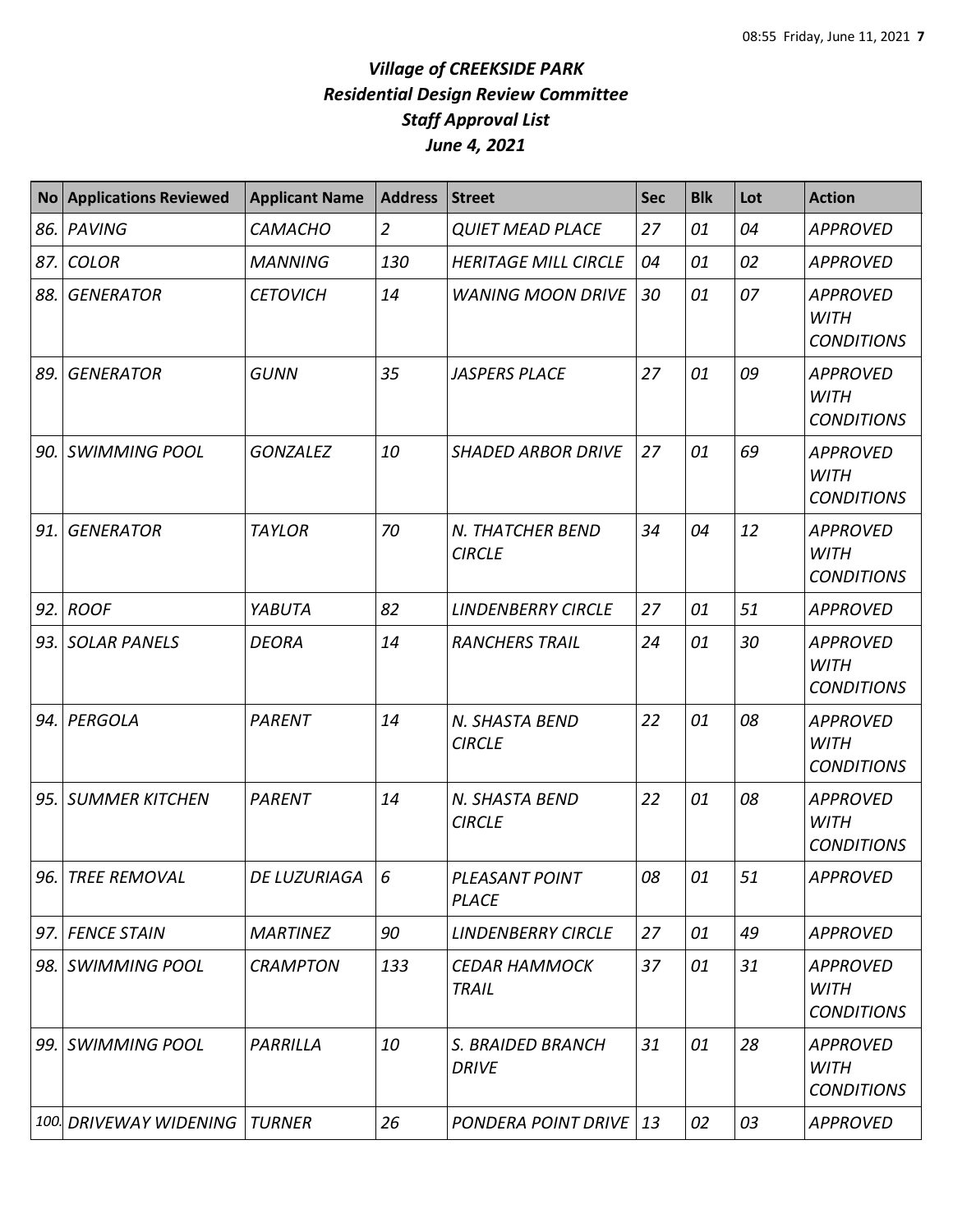| No Applications Reviewed         | <b>Applicant Name</b>           | <b>Address</b> | <b>Street</b>                            | <b>Sec</b> | <b>Blk</b> | Lot | <b>Action</b>                                       |
|----------------------------------|---------------------------------|----------------|------------------------------------------|------------|------------|-----|-----------------------------------------------------|
| 101. SUNROOM                     | <b>SEILER</b>                   | 7              | PALOMA PINES PLACE                       | 23         | 01         | 02  | <b>APPROVED</b><br><b>WITH</b><br><b>CONDITIONS</b> |
| 102. PATIO COVER                 | <b>CRUZ</b>                     | 44             | <b>VENETIA GROVE DRIVE</b>               | 41         | 03         | 07  | <b>APPROVED</b><br><b>WITH</b><br><b>CONDITIONS</b> |
| 103. SUMMER KITCHEN              | <b>CRUZ</b>                     | 44             | <b>VENETIA GROVE DRIVE</b>               | 41         | 03         | 07  | <b>APPROVED</b><br><b>WITH</b><br><b>CONDITIONS</b> |
| 104. PAVING                      | <b>CRUZ</b>                     | 44             | <b>VENETIA GROVE DRIVE</b>               | 41         | 03         | 07  | <b>APPROVED</b><br><b>WITH</b><br><b>CONDITIONS</b> |
| 105. GENERATOR                   | <b>NAVA</b><br><b>RODRIGUEZ</b> | 78             | <b>BIRCH CANOE DRIVE</b>                 | 20         | 02         | 03  | <b>APPROVED</b><br><b>WITH</b><br><b>CONDITIONS</b> |
| 106. SWIMMING POOL               | <b>SANDERSON</b>                | 6              | <b>CANOPY GREEN DRIVE</b>                | 21         | 01         | 02  | <b>APPROVED</b><br><b>WITH</b><br><b>CONDITIONS</b> |
| 107. SWIMMING POOL               | <b>GUERRERO</b>                 | 23             | <b>SHIMMERING ASPEN</b><br><b>CIRCLE</b> | 19         | 01         | 04  | <b>APPROVED</b><br><b>WITH</b><br><b>CONDITIONS</b> |
| 108. SWIMMING POOL               | <b>GUERRERO</b>                 | 23             | <b>SHIMMERING ASPEN</b><br><b>CIRCLE</b> | 19         | 01         | 04  | <b>APPROVED</b><br><b>WITH</b><br><b>CONDITIONS</b> |
| 109. POOL BATH                   | <b>GUERRERO</b>                 | 23             | <b>SHIMMERING ASPEN</b><br><b>CIRCLE</b> | 19         | 01         | 04  | <b>APPROVED</b><br><b>WITH</b><br><b>CONDITIONS</b> |
| 110. PERGOLA                     | <b>GUERRERO</b>                 | 23             | <b>SHIMMERING ASPEN</b><br><b>CIRCLE</b> | 19         | 01         | 04  | <b>APPROVED</b><br><b>WITH</b><br><b>CONDITIONS</b> |
| 111. HOME<br><b>CONSTRUCTION</b> | <b>GUERRERO</b>                 | 23             | <b>SHIMMERING ASPEN</b><br><b>CIRCLE</b> | 19         | 01         | 04  | <b>APPROVED</b><br><b>WITH</b><br><b>CONDITIONS</b> |
| 112. SUMMER KITCHEN              | <b>GUERRERO</b>                 | 23             | <b>SHIMMERING ASPEN</b><br><b>CIRCLE</b> | 19         | 01         | 04  | <b>APPROVED</b><br><b>WITH</b><br><b>CONDITIONS</b> |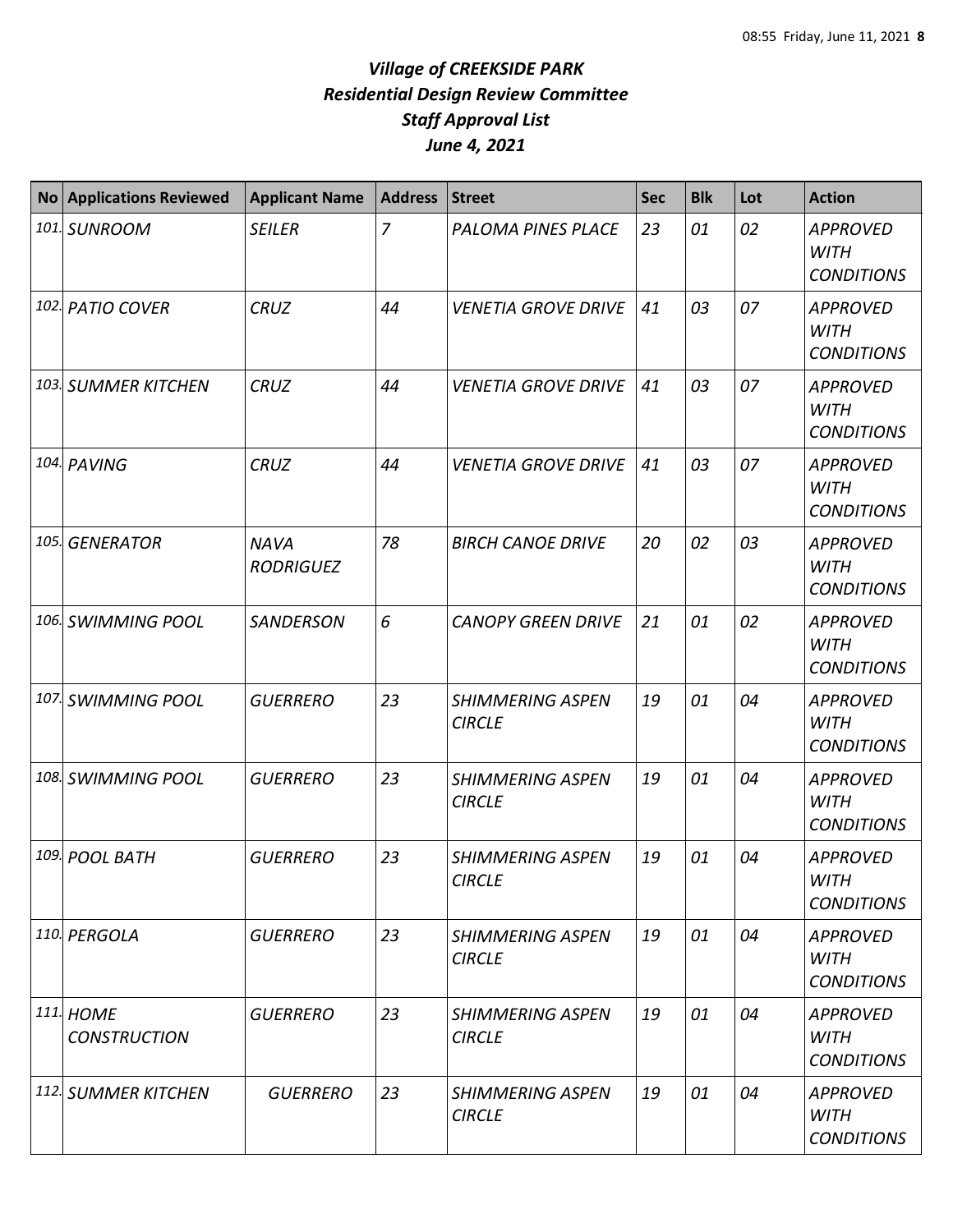| <b>No</b> | <b>Applications Reviewed</b> | <b>Applicant Name</b> | <b>Address</b> | <b>Street</b>                            | <b>Sec</b> | <b>Blk</b> | Lot | <b>Action</b>                                       |
|-----------|------------------------------|-----------------------|----------------|------------------------------------------|------------|------------|-----|-----------------------------------------------------|
|           | 113. WINE CELLAR             | <b>GUERRERO</b>       | 23             | <b>SHIMMERING ASPEN</b><br><b>CIRCLE</b> | 19         | 01         | 04  | <b>APPROVED</b><br><b>WITH</b><br><b>CONDITIONS</b> |
|           | 114. FIREPLACE               | <b>GUERRERO</b>       | 23             | <b>SHIMMERING ASPEN</b><br><b>CIRCLE</b> | 19         | 01         | 04  | <b>APPROVED</b><br><b>WITH</b><br><b>CONDITIONS</b> |
|           | 115. PAVING                  | <b>GUERRERO</b>       | 23             | <b>SHIMMERING ASPEN</b><br><b>CIRCLE</b> | 19         | 01         | 04  | <b>APPROVED</b>                                     |
|           | 116. PATIO COVER             | <b>BECKER</b>         | 18             | <b>SAWBRIDGE CIRCLE</b>                  | 29         | 01         | 05  | <b>APPROVED</b><br><b>WITH</b><br><b>CONDITIONS</b> |
|           | 117. ROOF                    | <b>GOMSAN</b>         | 198            | <b>BAUER POINT COURT</b>                 | 06         | 01         | 63  | <b>APPROVED</b>                                     |
|           | 118. SWIMMING POOL           | <b>HEMPEN</b>         | $\overline{3}$ | <b>MILLERS ROCK COURT</b>                | 02         | 01         | 06R | <b>APPROVED</b><br><b>WITH</b><br><b>CONDITIONS</b> |
|           | 119. SWIMMING POOL           | LAKEY                 | 3              | <b>CLEARVIEW TERRACE</b><br><b>PLACE</b> | 42         | 01         | 01  | <b>APPROVED</b><br><b>WITH</b><br><b>CONDITIONS</b> |
|           | 120. SUMMER KITCHEN          | <b>HEREDIA</b>        | 42             | <b>BLAIRS WAY</b>                        | 23         | 01         | 04  | <b>APPROVED</b><br><b>WITH</b><br><b>CONDITIONS</b> |
|           | 121. DOOR                    | <b>HEREDIA</b>        | 42             | <b>BLAIRS WAY</b>                        | 23         | 01         | 04  | <b>APPROVED</b>                                     |
|           | 122. SWIMMING POOL           | <b>MARSH</b>          | 15             | <b>WOODED OVERLOOK</b><br><b>DRIVE</b>   | 19         | 02         | 03  | <b>APPROVED</b><br><b>WITH</b><br><b>CONDITIONS</b> |
|           | 123. ROOF                    | <b>TAYLOR</b>         | 31             | <b>W. CANYON WREN</b><br><b>CIRCLE</b>   | 13         | 01         | 11  | <b>APPROVED</b>                                     |
|           | 124. ROOF                    | <b>CAPPADONA</b>      | 51             | <b>WOODGLADE WAY</b>                     | 17         | 01         | 29  | <b>APPROVED</b>                                     |
|           | 125. SWIMMING POOL           | <b>ALVARADO</b>       | $\overline{z}$ | <b>BAY MILLS PLACE</b>                   | 08         | 02         | 08  | <b>APPROVED</b><br><b>WITH</b><br><b>CONDITIONS</b> |
|           | 126. SWIMMING POOL           | <b>IBARRA</b>         | 11             | <b>VENETIA GROVE DRIVE</b>               | 41         | 01         | 02  | <b>APPROVED</b><br><b>WITH</b><br><b>CONDITIONS</b> |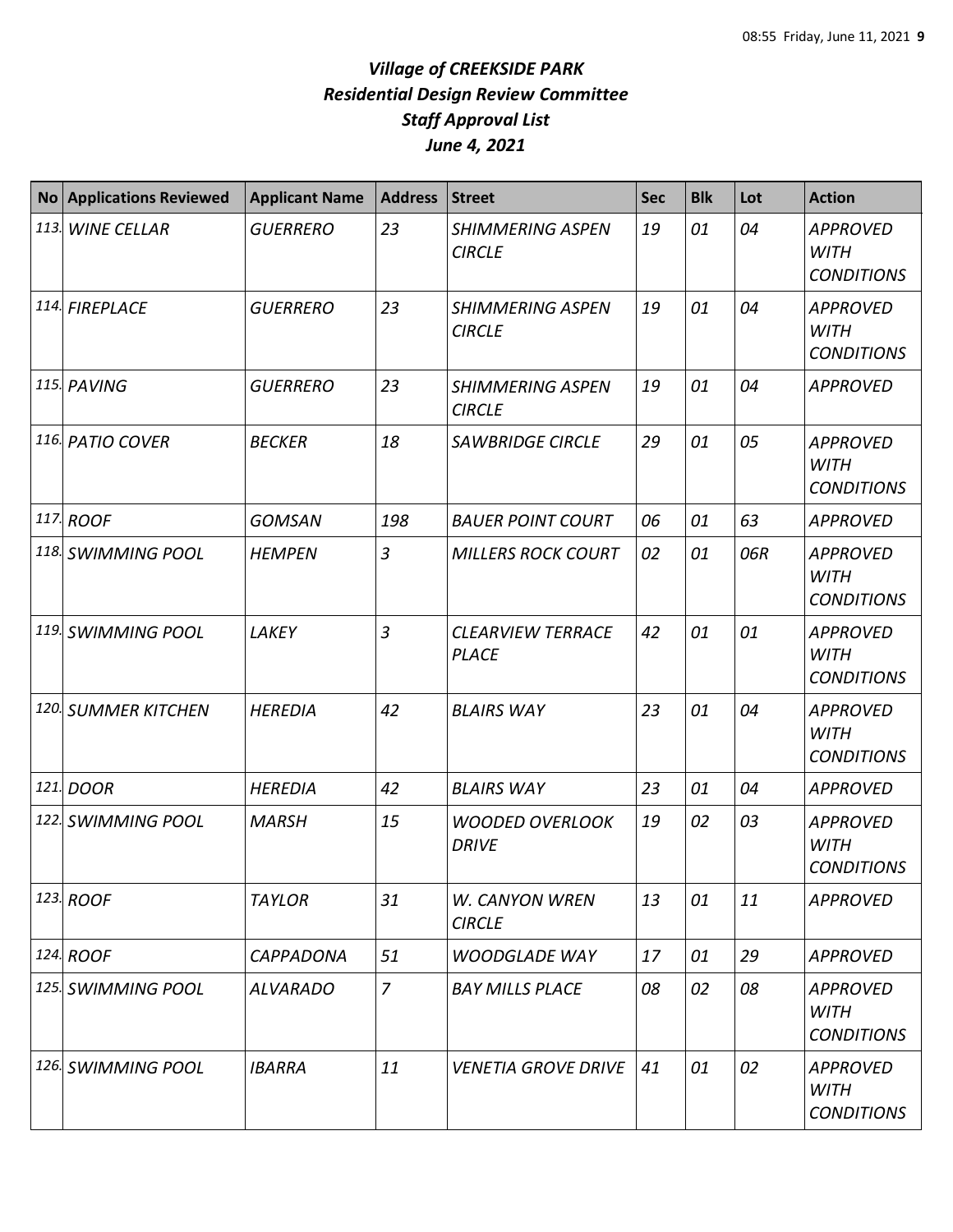| <b>No</b> | <b>Applications Reviewed</b> | <b>Applicant Name</b> | <b>Address</b> | <b>Street</b>                          | <b>Sec</b> | <b>Blk</b> | Lot | <b>Action</b>                                       |
|-----------|------------------------------|-----------------------|----------------|----------------------------------------|------------|------------|-----|-----------------------------------------------------|
|           | 127. SWIMMING POOL           | <b>GOMEZ</b>          | 39             | <b>BIRCH CANOE DRIVE</b>               | 21         | 03         | 03  | <b>APPROVED</b><br><b>WITH</b><br><b>CONDITIONS</b> |
|           | 128. GENERATOR               | KONSTANTINOU          | 47             | <b>BIRCH CANOE DRIVE</b>               | 21         | 03         | 01  | <b>APPROVED</b><br><b>WITH</b><br><b>CONDITIONS</b> |
|           | 129. SWIMMING POOL           | <b>COREY</b>          | 6962           | <b>LAKE PALOMA TRAIL</b>               | 10         | 01         | 11R | <b>APPROVED</b><br><b>WITH</b><br><b>CONDITIONS</b> |
|           | 130. ROOF                    | <b>CRAWLEY</b>        | 34             | <b>WANING MOON DRIVE</b>               | 30         | 01         | 02  | <b>APPROVED</b>                                     |
|           | 131. SWIMMING POOL           | <b>POTTER</b>         | 1715           | <b>PINE PLAINS DRIVE</b>               | 16         | 02         | 12  | <b>APPROVED</b><br><b>WITH</b><br><b>CONDITIONS</b> |
|           | 132. SWIMMING POOL           | <b>CHASTAIN</b>       | 26             | <b>DAWNING FLOWER</b><br><b>DRIVE</b>  | 40         | 01         | 24  | <b>APPROVED</b><br><b>WITH</b><br><b>CONDITINOS</b> |
|           | 133. SUMMER KITCHEN          | <b>CHASTAIN</b>       | 26             | <b>DAWNING FLOWER</b><br><b>DRIVE</b>  | 40         | 01         | 24  | <b>APPROVED</b><br><b>WITH</b><br><b>CONDITIONS</b> |
|           | 134. SWIMMING POOL           | <b>DAVIS</b>          | 10             | <b>LARCHFIELD COURT</b>                | 03         | 03         | 06  | <b>APPROVE</b><br><b>WITH</b><br><b>CONDITIONS</b>  |
|           | 135. SWIMMING POOL           | <b>ALONSO</b>         | 139            | E. CANYON WREN<br><b>CIRCLE</b>        | 13         | 01         | 80  | <b>APPROVED</b><br><b>WITH</b><br><b>CONDITIONS</b> |
|           | 136. SWIMMING POOL           | <b>MARSH</b>          | 15             | <b>WOODED OVERLOOK</b><br><b>DRIVE</b> | 19         | 02         | 03  | <b>APPROVED</b><br><b>WITH</b><br><b>CONDITIONS</b> |
|           | 137. SWIMMING POOL           | <b>NYLUND</b>         | 87             | N. CURLY WILLOW<br><b>CIRCLE</b>       | 15         | 02         | 19  | <b>APPROVED</b><br><b>WITH</b><br><b>CONDITIONS</b> |
|           | 138. FIREPIT                 | <b>NYLUND</b>         | 87             | N. CURLY WILLOW<br><b>CIRCLE</b>       | 15         | 02         | 19  | <b>APPROVED</b><br><b>WITH</b><br><b>CONDITIONS</b> |
|           | 139. PERGOLA                 | <b>NYLUND</b>         | 87             | N. CURLY WILLOW<br><b>CIRCLE</b>       | 15         | 02         | 19  | <b>APPROVED</b><br><b>WITH</b><br><b>CONDITIONS</b> |